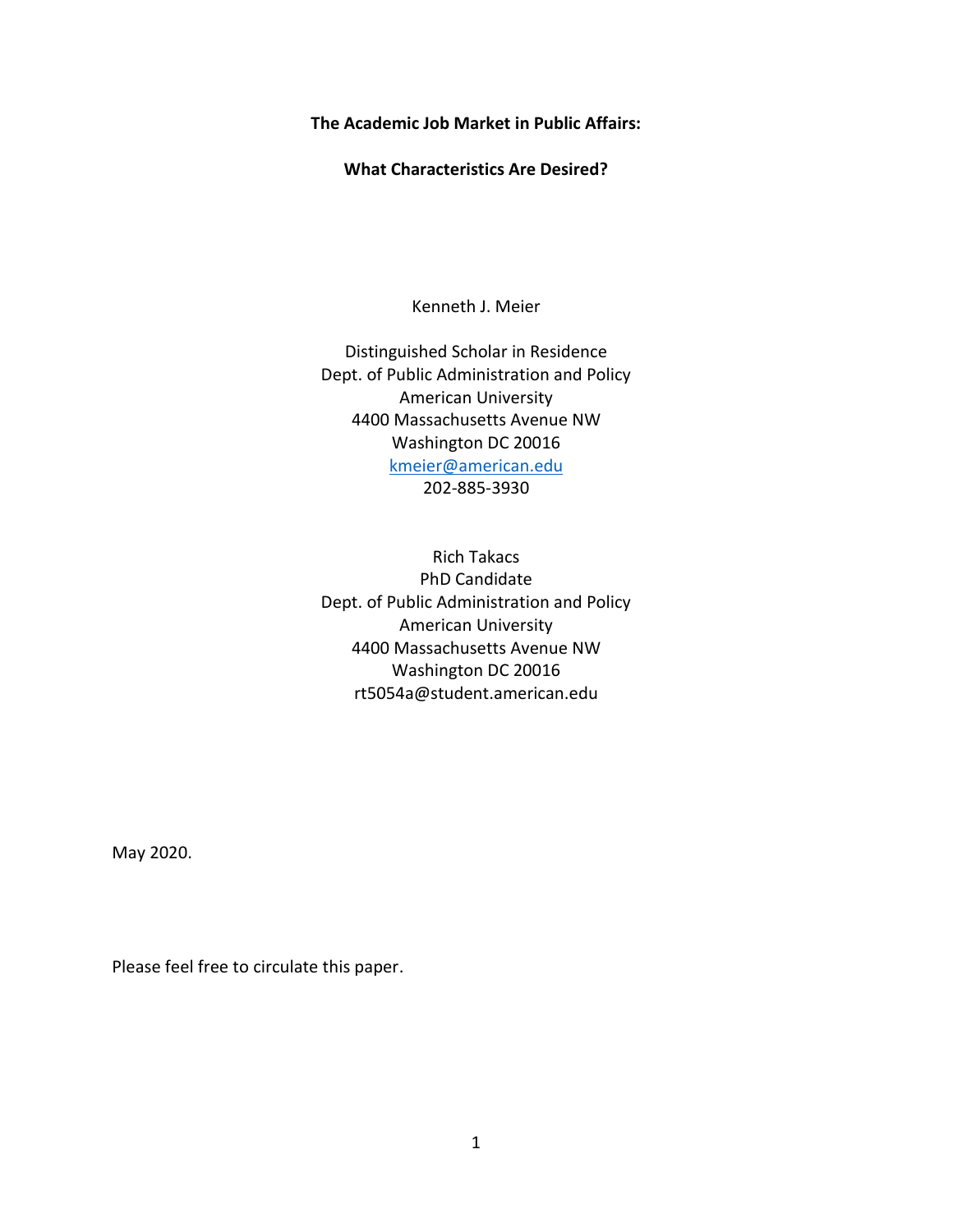## **The Academic Job Market in Public Affairs:**

#### **What Characteristics Are Desired?**

### **Abstract**

This study reports the results of a survey of several hundred public affairs faculty concerning what they look for when evaluating candidates for academic positions. Although fit with program needs is the most important criteria followed by publications, there is a great deal of diversity on what faculty value in job candidates. Faculty from PhD granting institutions place more emphasis on research and publications while those at non-PhD granting programs focus more on department fit and teaching experience. Faculty with greater experience are more likely to emphasize letters of recommendation and the quality of the dissertation.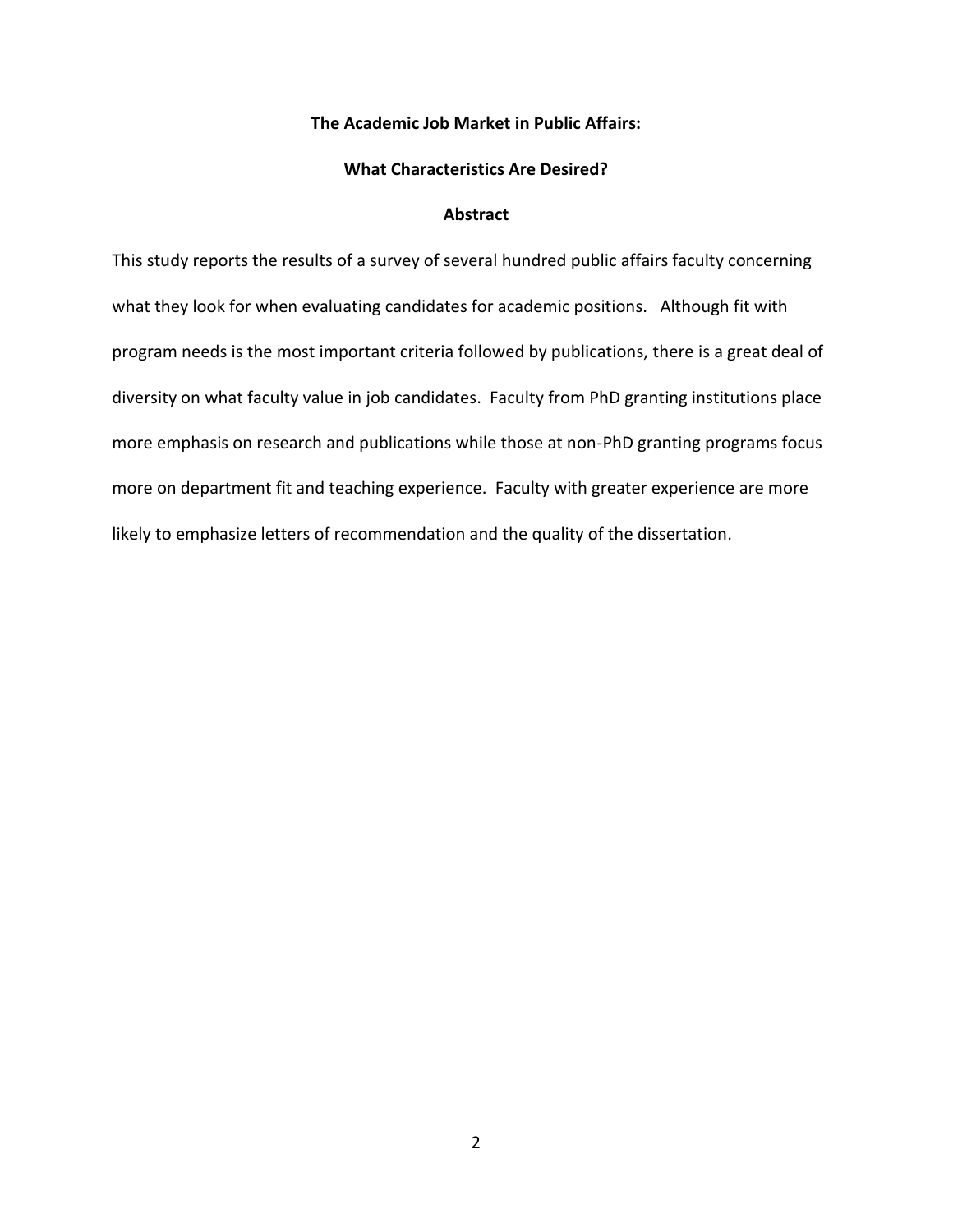# **The Academic Job Market in Public Affairs:**

#### **What Characteristics Are Desired?**

PhD students seeking an academic job face a highly uncertain enterprise. The academic market has ebbs and flows with substantial variation in the number of positions open in a given year. The one perceived trend in the market is that the standards for tenure track positions are escalating with programs demanding not just completed PhDs but also publications (see the 2018 NASPAA Panel on Escalating Standards for Job Candidates), yet systematic evidence on the characteristics valued in the academic marketplace is lacking in public affairs. One can find studies of the academic job market in social work (Patti and Rauch 1978), political science (Fuerstman and Lavertu 2005), library science (Reser and Schuneman 1992), basic sciences (Waaijer et al. 2018), sociology (Misra, Kennelly, and Karides 1999), and economics (Carson and Navarro 1988), but none specifically on public administration. Existing work looks at the demand for public affairs PhDs (Rahm et al. 2015) and the standards for keeping a job, that is getting tenure (Coggburn, and Neely 2015), but not on what academic search committees seek in potential future faculty. This study reports on a survey of public affairs faculty asking what they look for when evaluating candidates for open positions. The study seeks to both inform PhD students on how to prepare for the academic job market and raise issues for faculty discussion on the demands of the market. It replicates a previous study in political science (Fuerstman and Lavertu 2005).

# **Data Collection**

Public affairs positions, and their job demands, vary substantially; faculty might teach PhD students, MPAs or MPPs, or undergraduates. They might reside in an independent school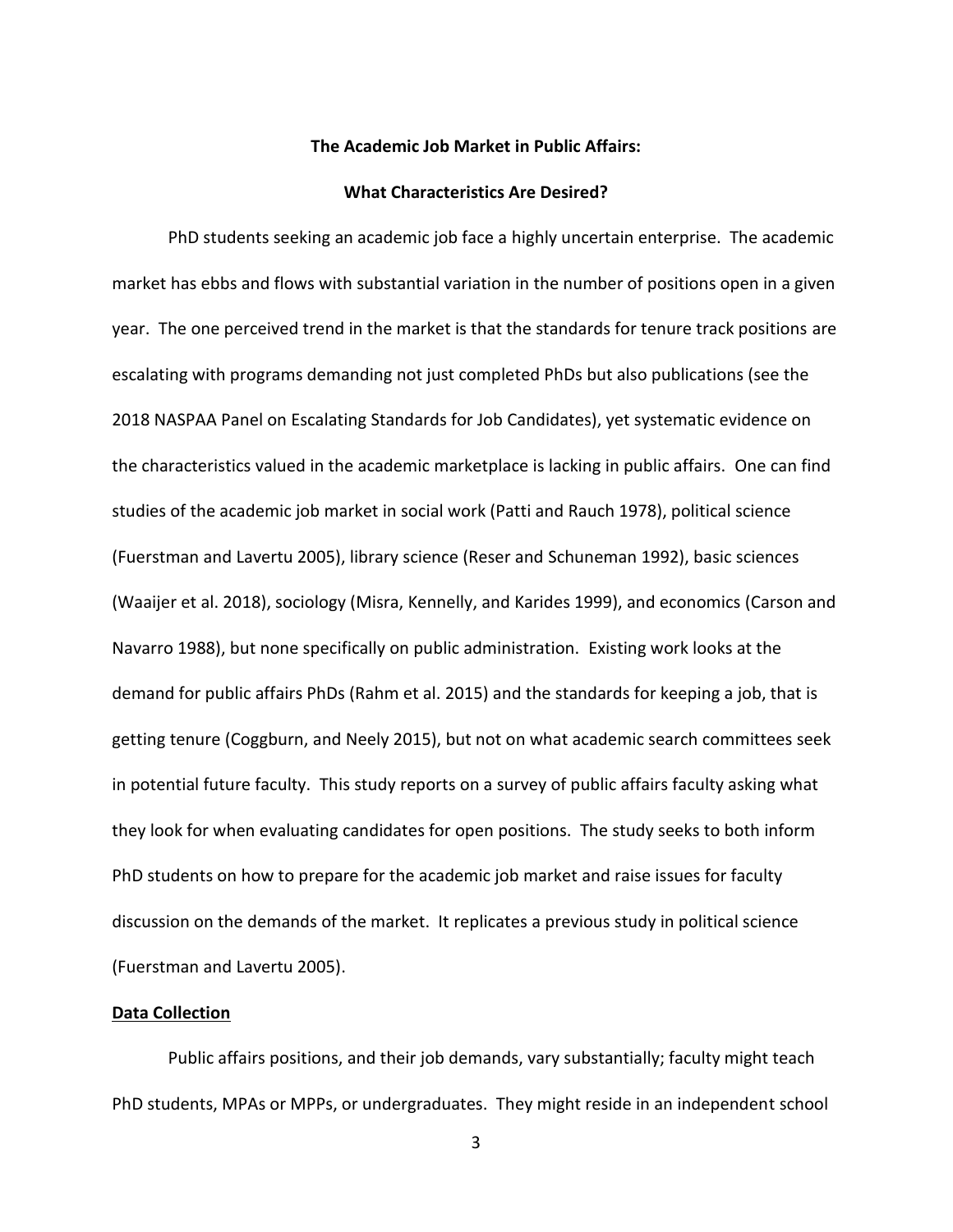of public affairs, in a public policy program, in a public administration department, or within a political science department, among others. Some work in major research institutions; others are employed by teaching institutions with only modest research requirements. To fully capture this diversity, we opted to sample broadly. All tenure track faculty members listed in the contact directories of programs accredited by The Network of Schools of Public Policy, Affairs, and Administration (NASPAA) were asked to take part in this study. The respondent population was then subset into groups in order to conduct a comparative analysis of hiring priorities in programs with and without doctorate programs and among professors with more and less than 10 years of experience.

This study used the online survey platform Qualtrics. Qualtrics is designed as a customer experience management (CXM) system and offers a web-based tool to conduct survey research. In order to conduct as comprehensive an assessment as possible, the contact information for all tenure track professors in accredited programs was needed. Manually, this represents a laborious task as 2,398 tenure track professors are listed as faculty members with available contact information across 162 accredited programs. Automated web scraping was used to traverse program websites, locate the contact information page for an accredited program, and automatically extract professors' names, contact email, and position titles. Natural language processing was then used to automatically remove any adjunct professors, lecturers, and administrative staff prior to being saved. The underlying technology enabling this process is an open source web automation tool known as Selenium. Although normally used for functional and regression testing of website page structures and internal links, programmatic repurposing of this base capability enables the tool to search for specific text on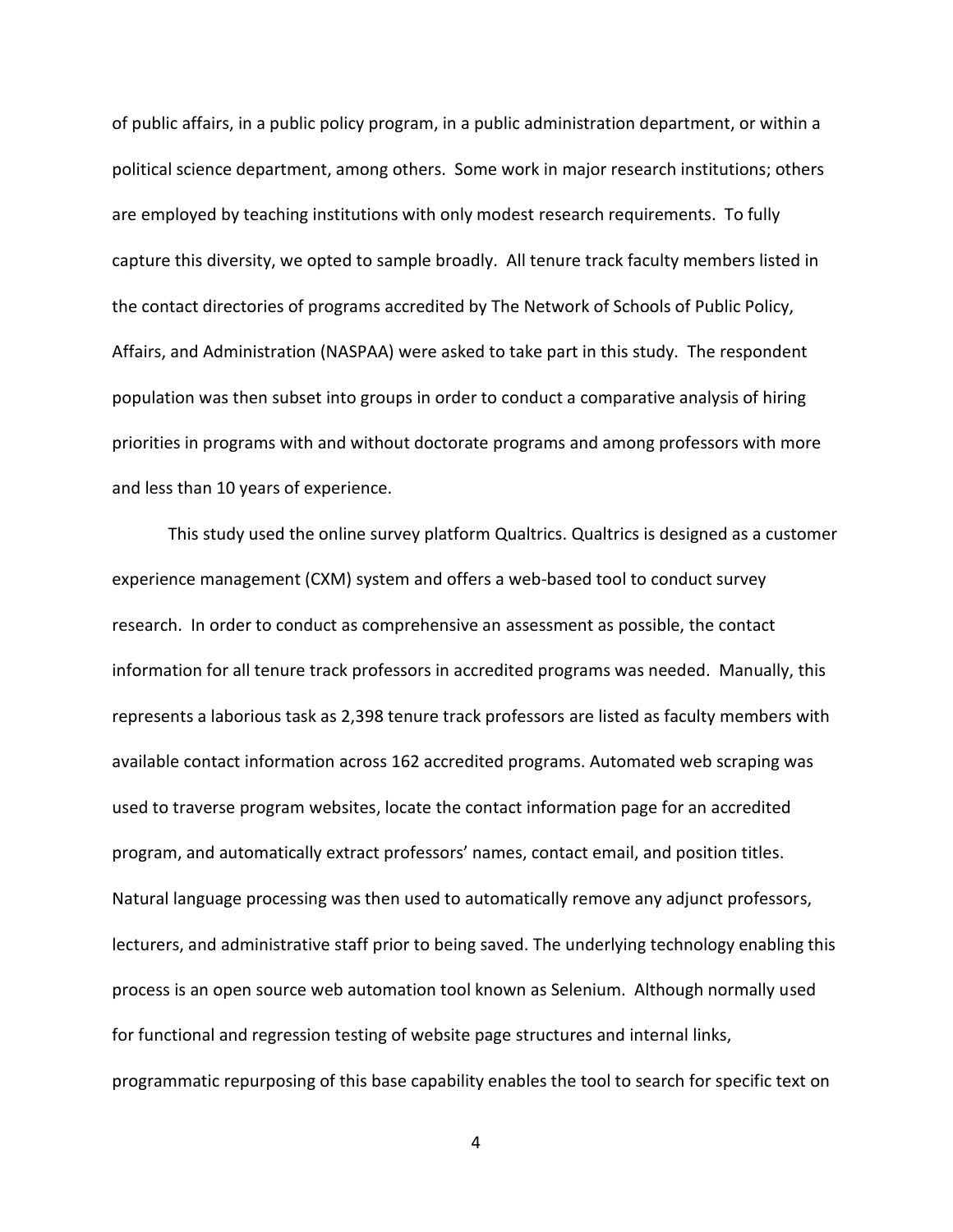a webpage, click links, and extract web objects from the displayed page. For the purposes of this study, the R statistical computing platform and the package RSelenium were used to develop custom code to navigate a manually populated list of accredited program websites, traverse the site for the contact page, and extract all available contact information.

## **Survey Design and Participation Rate**

The survey included two multi-part ranking questions, each asking the respondent to rank aspects of a prospective faculty member's academic performance and program fit. Building on the research of Fuerstman and Lavertu (2005), candidate attributes included PhD program reputation, dissertation quality, fit with departmental needs, teaching experience, academic record, letters of recommendation, quality of writing samples, publications, conference presentations and awards. Other questions allow for the grouping of responses in the analysis process and request the respondent to list the degrees offered in their program, the focus of their specific research, and the number of years as faculty in a public affairs focused program.

Of the 2,398 emails collected, emails were successfully distributed to 2,299 faculty members. Over a two-month period, during which time two reminder emails were sent, 523 professors began the survey and 330 completed, a completion rate of 14.3%. We make no claim that the final group is a representative sample, only that it represents the opinions of a large number of public affairs professors who are employed in a diverse set of public affairs programs.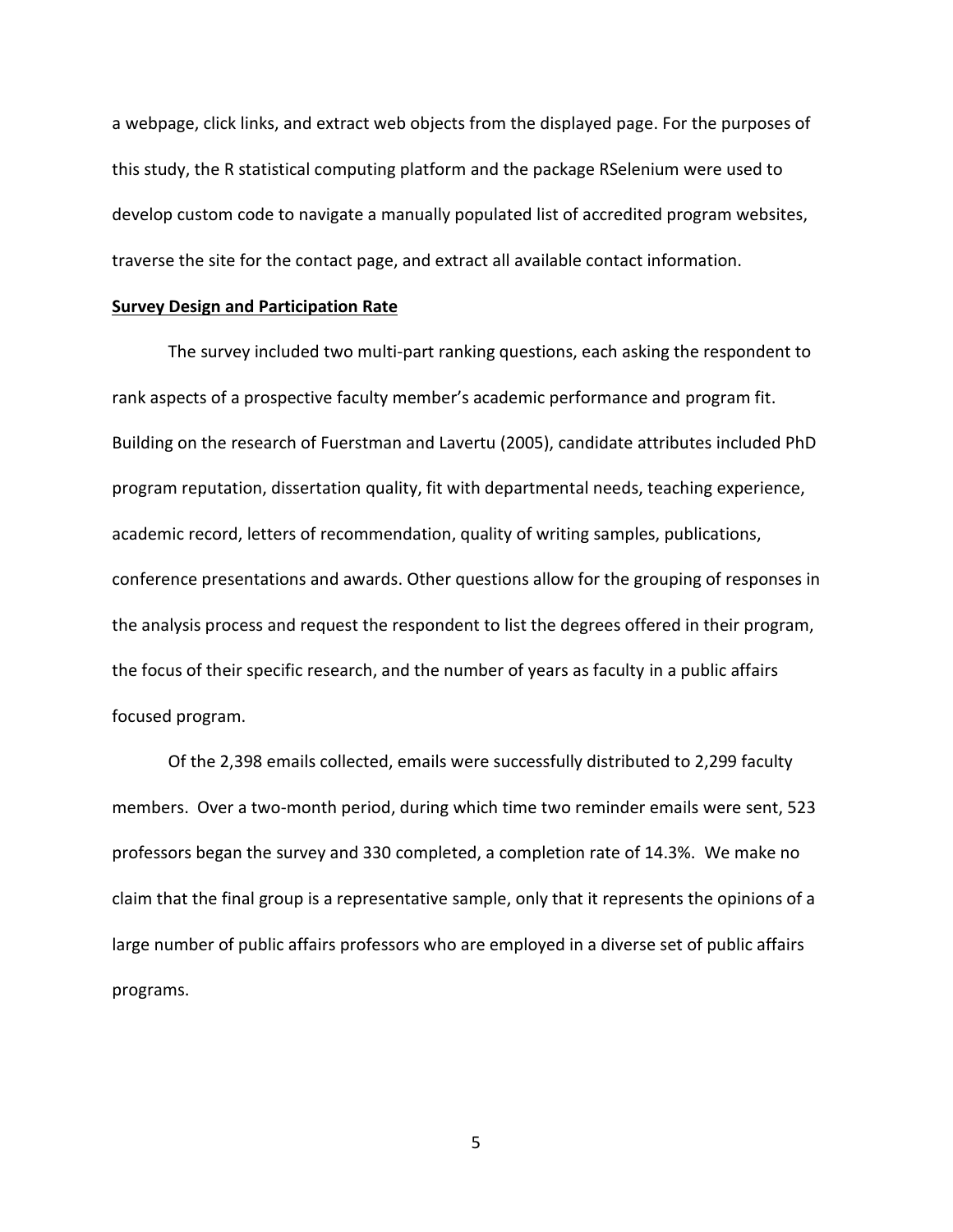# **Descriptive Statistics of the Sample**

As seen in figure 1, the vast majority of the 330 survey respondents focus their academic research in the fields of public administration (167/50.6%) and public policy (71/21.5%). Other research fields with substantial respondents include public management, public budgeting, political science, and nonprofit management.



*Figure 1: Fields of Respondent Study* 

# *Degrees Offered in Respondent Program*

Figure 2 shows that respondents in this study come from a mixture of programs that offer Bachelors, Masters, and Doctoral Degrees. The most common program type is a Master of Public Administration (77 respondents) followed by programs offering Bachelors, Masters, and PhD degrees in Public Administration. Only one respondent listed themselves as faculty at a program that with Masters and PhD degrees in Public Policy and 2 listed as faculty in programs offering BA and Masters in Public Policy, suggesting this academic focus may be underrepresented in our respondent sample.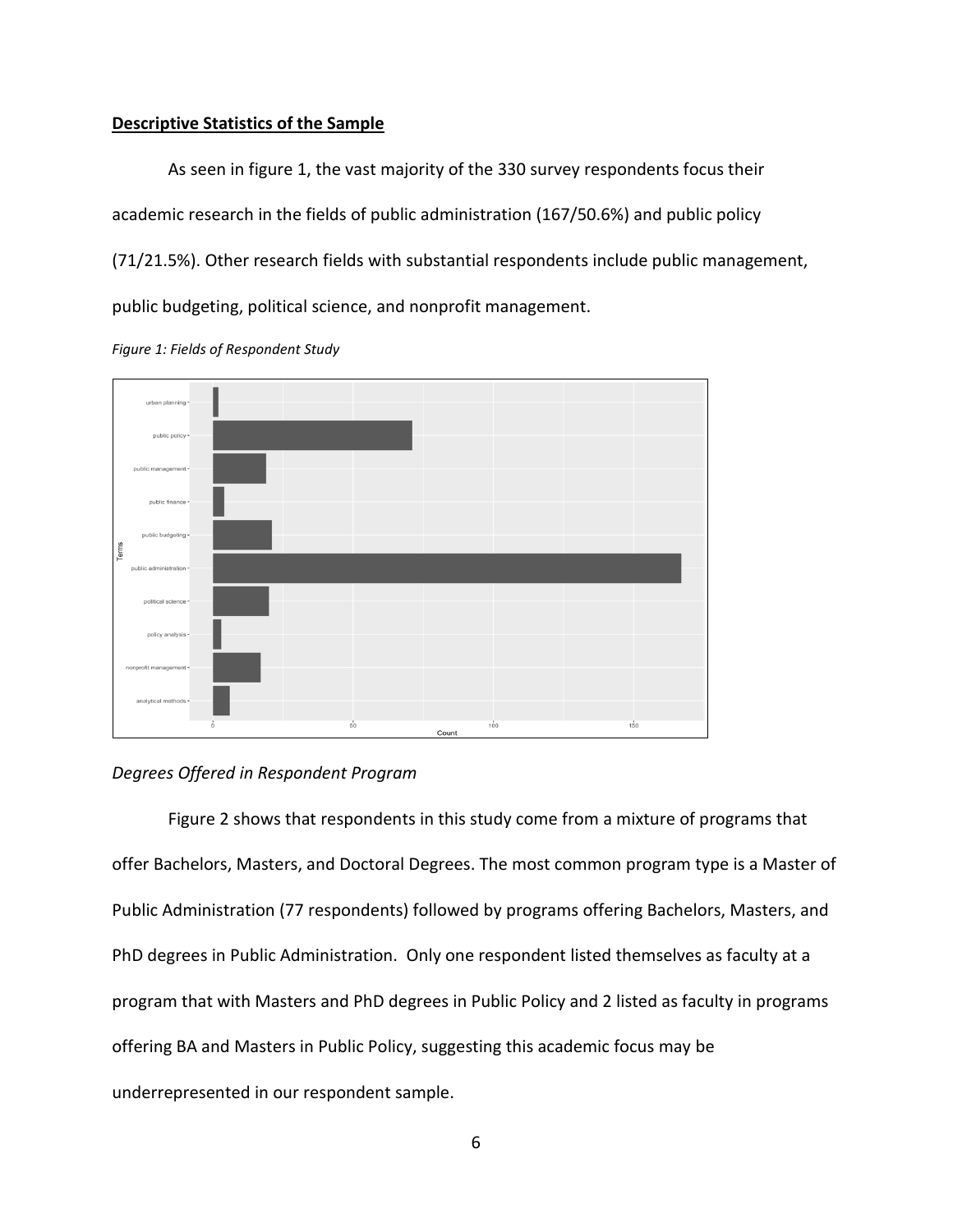



*Respondent Experience*

As seen in figure 3, a relatively broad distribution of experience levels was recorded by

survey respondents. 126 respondents (38.2%) had more than 10 years of faculty experience

while 204 (61.8%) had less than 10.



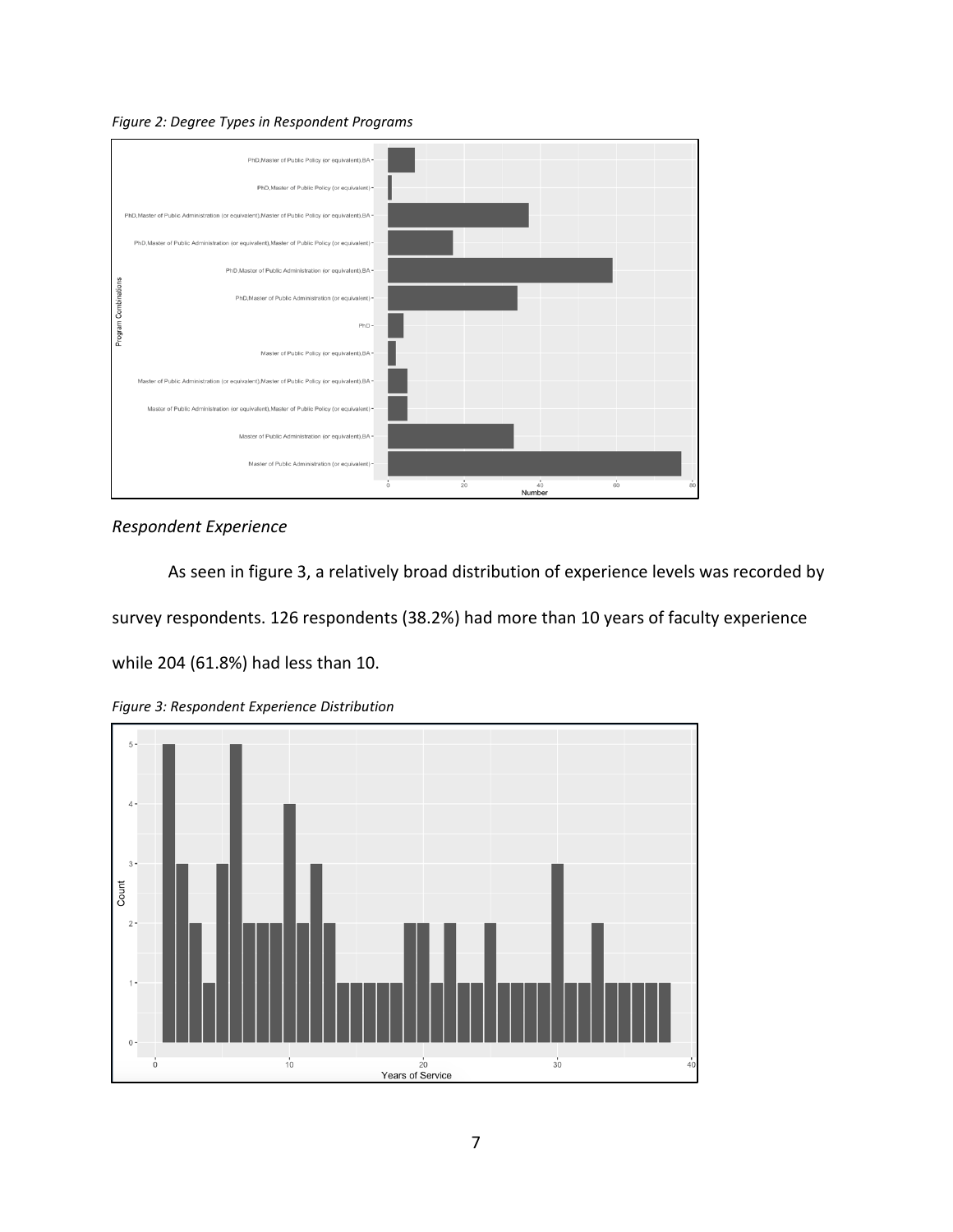#### **What Faculty Seek in a Job Candidate**

Respondents were asked to rank order a series of candidate attributes by importance in their department's decision to grant applicant interviews. Respondents were asked to assign each item a unique ranking from 1 (most important) to 10 (least important). The ten criteria are fit with department needs, publications, quality of application, teaching experience, reputation of PhD granting department, recommendation letters, the quality of the dissertation, the candidate's academic record, the candidate's awards, and the candidate's conference presentations. A forced-choice rank-order process was used so that individuals could not rate all aspects as equally important.

Table 1 shows how the respondents rated the various criteria, listing them by the average rank order assigned to the criteria (column 1). Because the rank order can be affected by a small number of individuals who rank a criterion low, the table also shows the percentage of respondents who rank the criteria as the most important. The mean rankings indicate that there is no clear consensus as to the most important qualifications for a job candidate. Although fit with department needs is clearly the highest ranked and 45.9% of faculty ranked it as the most important, fully a quarter of respondents ranked it as unimportant when given the option (see the results of the second question below). Publications appear to be the other key criteria in rank order (and third in most important) reflecting recent changes in the marketplace where new PhDs might have several publications.

The only other consensus is that candidate awards and conference presentations do not appear to be crucial, ranking ninth and tenth overall with no respondent voting for either as the top priority. The remaining characteristics are clustered in the middle suggesting they play a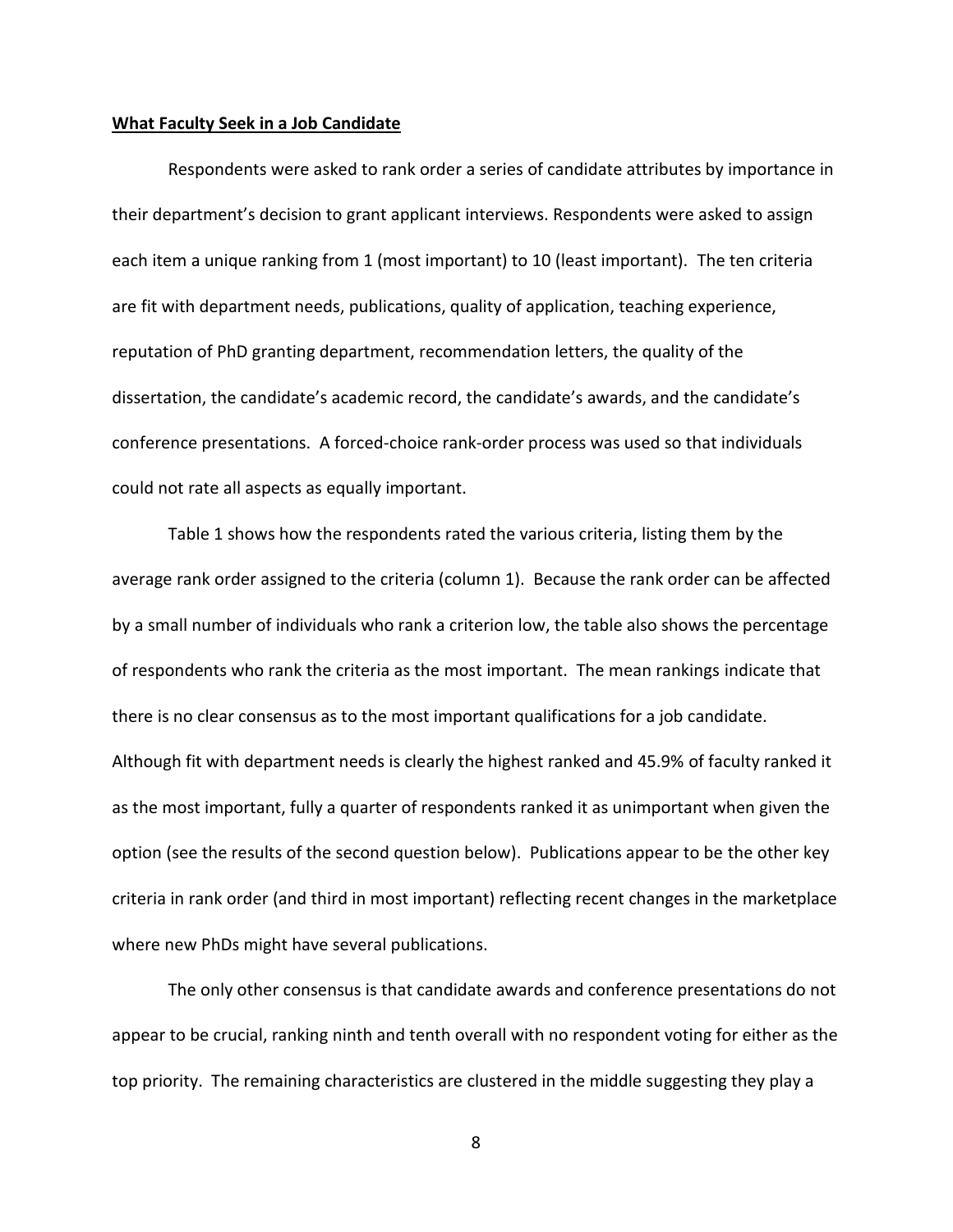role in selection but are probably not determinative. Examining the second column with the percentages rated as the top priority, the order of preference shifts somewhat: from top to bottom Department Fit, Application Quality, Publications, Recommendation Letters, Reputation of PhD Department, Academic Record, Teaching Experience, and Dissertation Quality with Awards and Conference Papers rated last.

| <b>Criteria</b>                 | Rank | % Ranked #1 |
|---------------------------------|------|-------------|
| Department Fit                  | 2.42 | 45.9        |
| Publications                    | 3.06 | 18.8        |
| <b>Application Quality</b>      | 4.56 | 19.2        |
| <b>Teaching Experience</b>      | 5.26 | 3.6         |
| Department Reputation           | 5.44 | 7.5         |
| Recommendations                 | 5.64 | 12.5        |
| Dissertation                    | 5.76 | 2.8         |
| Academic Record                 | 6.33 | 5.3         |
| Awards                          | 8.15 | O           |
| <b>Conference Presentations</b> | 8.39 |             |

*Table 1. Criteria Used to Evaluate Job Candidates: Forced Rank Order*

The distribution of the responses suggests that while fit and publications are important, a wide variety of other characteristics are valued by some but not others. Since job candidates cannot know in advance how recruitment committees will be comprised and there is a great deal of uncertainty about factors other than fit and publications, what advice can be given job candidates overall? First, department fit can only be adjusted by the candidate at the margins in the short run. Fit with department needs often means the ability to teach a set of courses that are required for degree programs or for accreditation. PhD students pick teaching and research fields relatively early in their careers since credibility as a scholar of budgeting, human resources management, quantitative methods or other fields requires both course work in the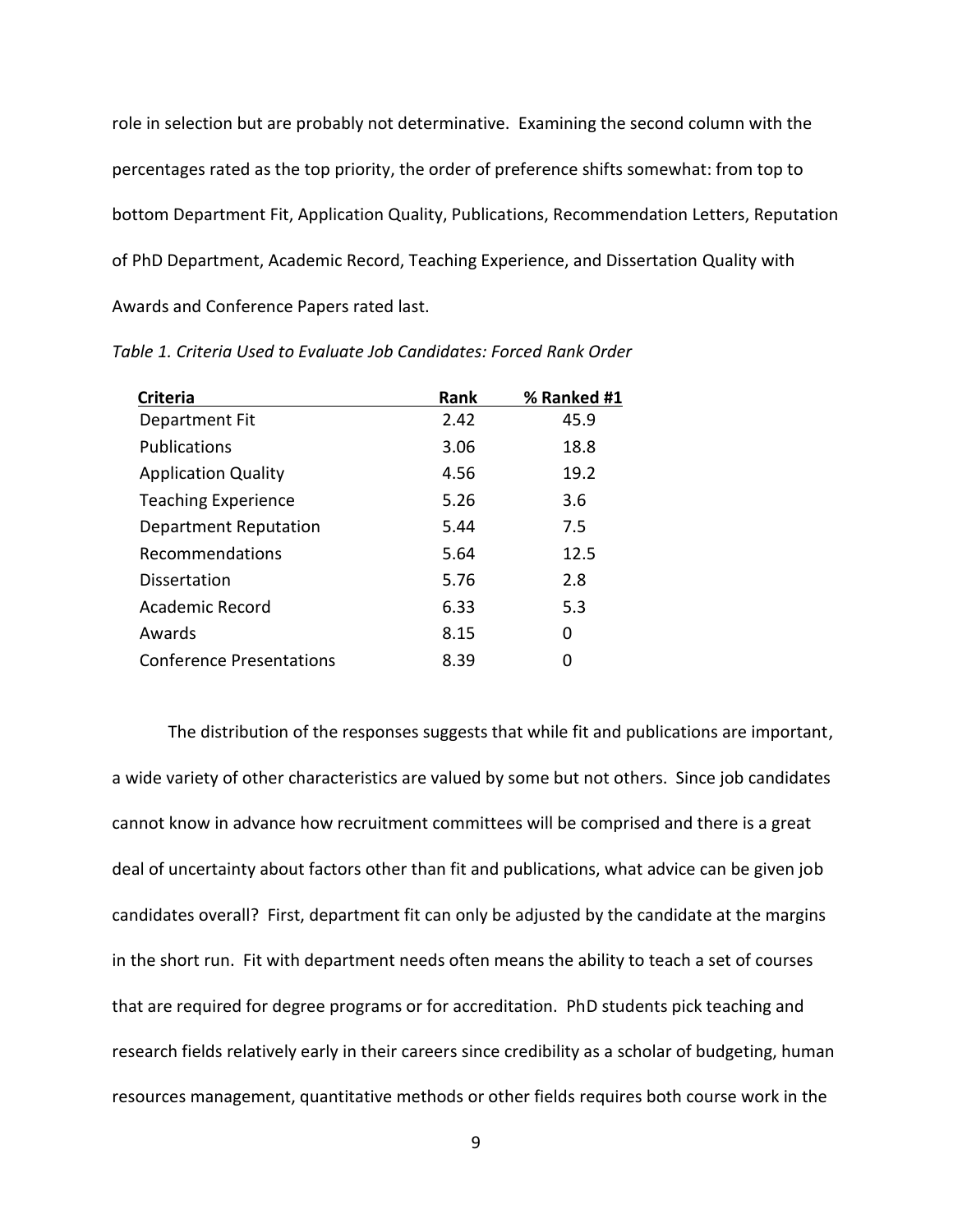area and a demonstration of related research output.<sup>1</sup> While a job candidate can signal willingness to teach specific courses and job candidates clearly target cover letters and vitas for specific jobs, a search committee is unlikely to interview someone for a budgeting job if a candidate can present no evidence that he or she can teach classes in budgeting.

The relatively modest ranking for the reputation of the PhD granting department merits comment. Unlike many other fields, the public affairs market is not dominated by large PhD programs. PhD programs at highly ranked public affairs schools rarely have more than a few academic job candidates in a single year. The rankings given to fit and publications suggest that a well-qualified candidate from a second tier school is quite likely to get as much or more attention as a poorly qualified candidate from a highly rated institution.

Table 2 presents the percentage ranking the individual criteria as most important (that is, ranked number 1) for those respondents from PhD programs and those from non-PhD programs. A quick look at the table indicates while the two sets of faculty produce generally similar assessments, there are two clear differences. Faculty from PhD granting institutions are far more likely to rank publications as the top criterion (28.0% v. 8.5%) and be far less concerned about the fit of the candidate to the department's needs (35.7% v. 61.2%). These differences likely represent the institutional characteristics of the programs and possibly some selection bias in terms of job applications. First, research standards for tenure are generally perceived as higher in PhD granting programs, and the existence of a publication record

 $1$  Some PhD students do pick their areas of expertise strategically by paying attention to the relative supply and demand for faculty. Often this is done by adding a high demand area to a traditional specialization. Perhaps one of the first questions advisors should ask new PhD students is "which core MPA/MPP courses will you be gaining the ability to teach?"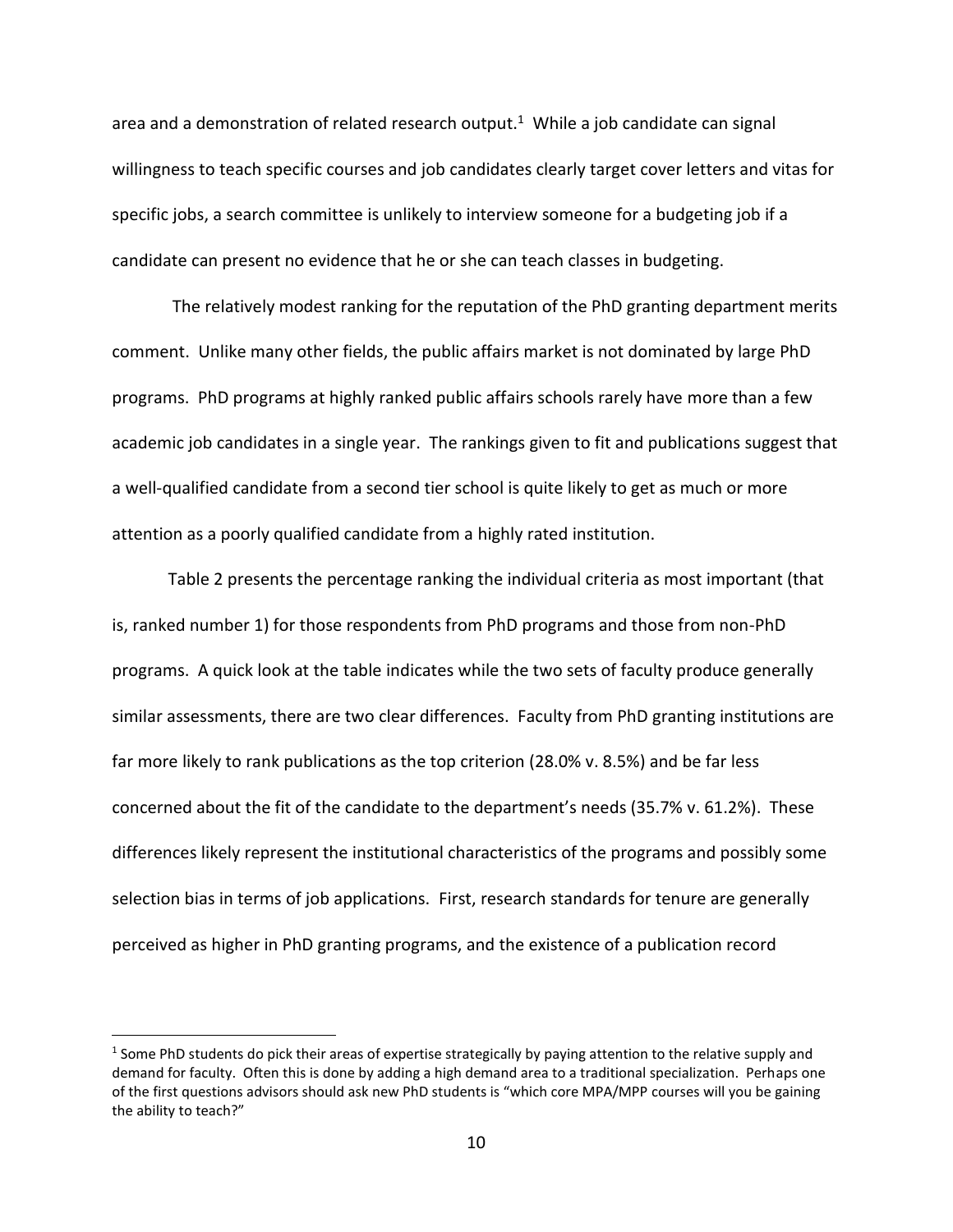provides a signal that a job candidate will be able to build a tenurable record. With lower teaching loads at PhD granting programs, the relative emphasis on research for tenure and promotion is likely to be higher. Second, public affairs programs without PhD programs are likely to smaller, and many public affairs programs struggle to meet the five full time faculty required by NASPAA standards [\(https://accreditation.naspaa.org/standard-2/\)](https://accreditation.naspaa.org/standard-2/). Fit becomes more important with a faculty of five where one faculty vacancy might leave one or more core courses without an instructor than in a program with say fifteen full time faculty where there might be multiple options to cover a core course.

| <b>Criteria</b>                 | <b>PhD Programs</b> | Non-PhD |
|---------------------------------|---------------------|---------|
| Department Fit                  | 35.7                | $61.2*$ |
| <b>Publications</b>             | 28.0                | $8.5*$  |
| <b>Application Quality</b>      | 12.6                | 12.4    |
| <b>Teaching Experience</b>      | 9.9                 | 7.0     |
| Department Reputation           | 6.6                 | 3.9     |
| <b>Recommendation Letters</b>   | 4.4                 | 1.6     |
| Dissertation                    | 1.6                 | 5.4     |
| Academic Record                 | 1.1                 | 0.0     |
| Awards                          | 0.0                 | 0.0     |
| <b>Conference Presentations</b> | 0.0                 | 0.0     |
| * $P < .05$                     |                     |         |

*Table 2. PhD Programs Stress Publications More and Fit Less (Percent Ranked #1)*

What cannot be determined from the data is whether these differences reflect the characteristics of the applicant pool and how it might differ at these two sets of schools. It is possible, for example, PhD students self-select and are less likely to apply to jobs in departments with a PhD program if they lack publications. In such a case, programs can place a priority on publications simply because they get candidates who have publications. It is unlikely that any program would reject a candidate for having publications (or for any other positive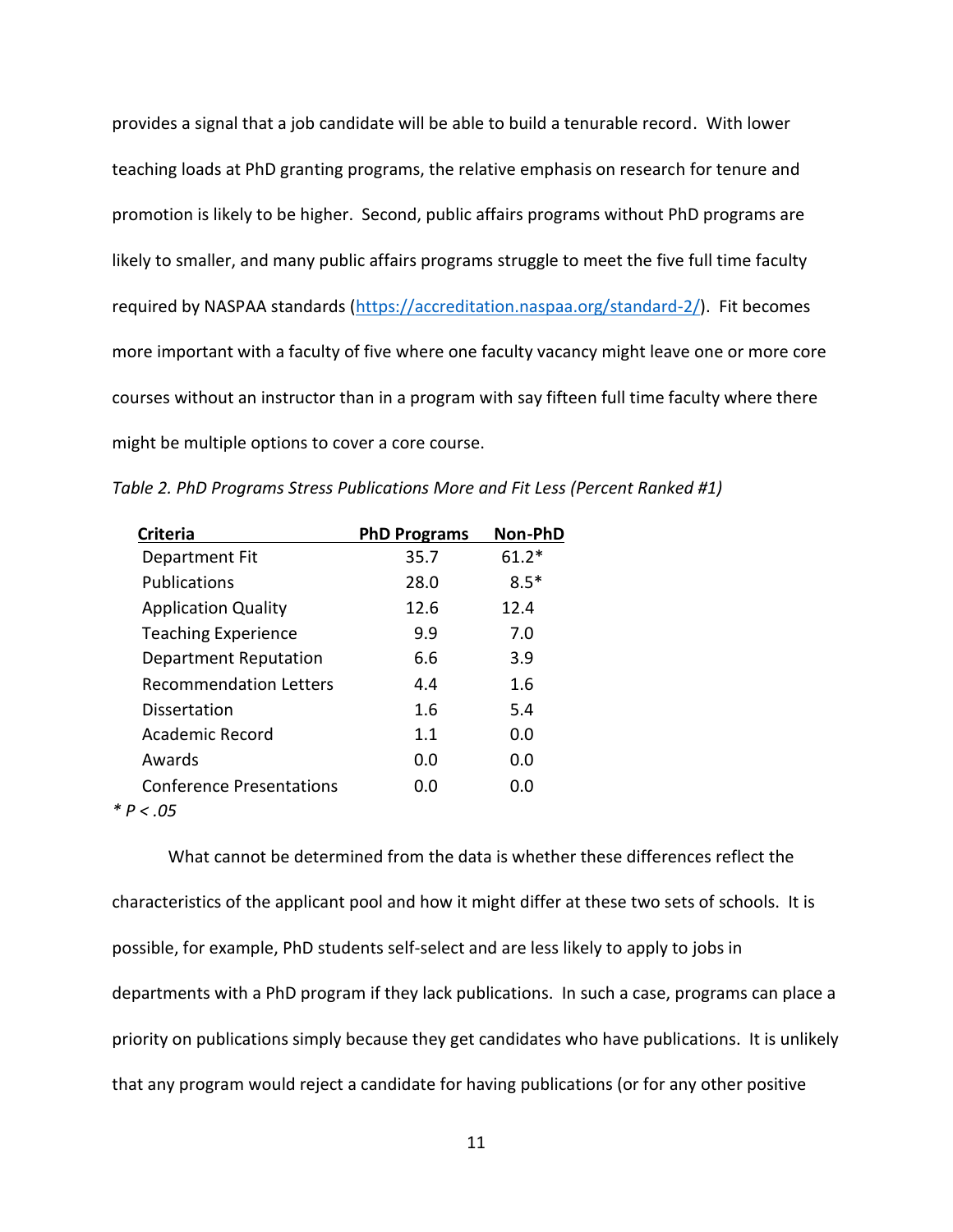information about any of the criteria), but if few candidates have publications, they are less likely to be a deciding factor in granting an interview.

Table 3 divides the sample by faculty experience comparing the responses of those with ten years or more experience with those with less than ten years. Again the responses are very similar across the groups. Two significant differences appear. More senior faculty give a lower assessment on department fit (39.0% v. 50.2%) and a higher evaluation of teaching experience (12.7% v. 5.8%). What cannot be determined from the data is whether these differences result from the changing of preferences over a career as more senior faculty start down grading department fit and putting more emphasis on teaching experience or some other factors.

|                                 | $\frac{1}{2}$ |           |
|---------------------------------|---------------|-----------|
| <b>Criteria</b>                 | $10+$ years   | 0-9 Years |
| Department Fit                  | 39.0          | $50.2*$   |
| <b>Publications</b>             | 22.0          | 19.0      |
| <b>Application Quality</b>      | 11.9          | 13.2      |
| <b>Teaching Experience</b>      | 12.7          | $5.8*$    |
| Department Reputation           | 5.9           | 5.3       |
| <b>Recommendation Letters</b>   | 4.2           | 2.6       |
| Dissertation                    | 2.5           | 3.7       |
| Academic Record                 | 1.7           | 0.0       |
| Awards                          | 0.0           | 0.0       |
| <b>Conference Presentations</b> | 0.0           | 0.0       |
| * $p < .05$                     |               |           |
|                                 |               |           |

*Table 3. Comparing Based on Teaching Experience (Percent Ranked #1)* Years of Teaching Experience

The forced choice aspect of the rank ordered questions was designed to make respondents distinguish among a variety of desirable characteristics. We also asked respondents to evaluate 22 more detailed characteristics on a five point scale from 1 (most important) to five (least important). The results presented in Table 4 suggest that in terms of the mean rank for each variable that there is very little variation (ranging from 2.35 to 3.26)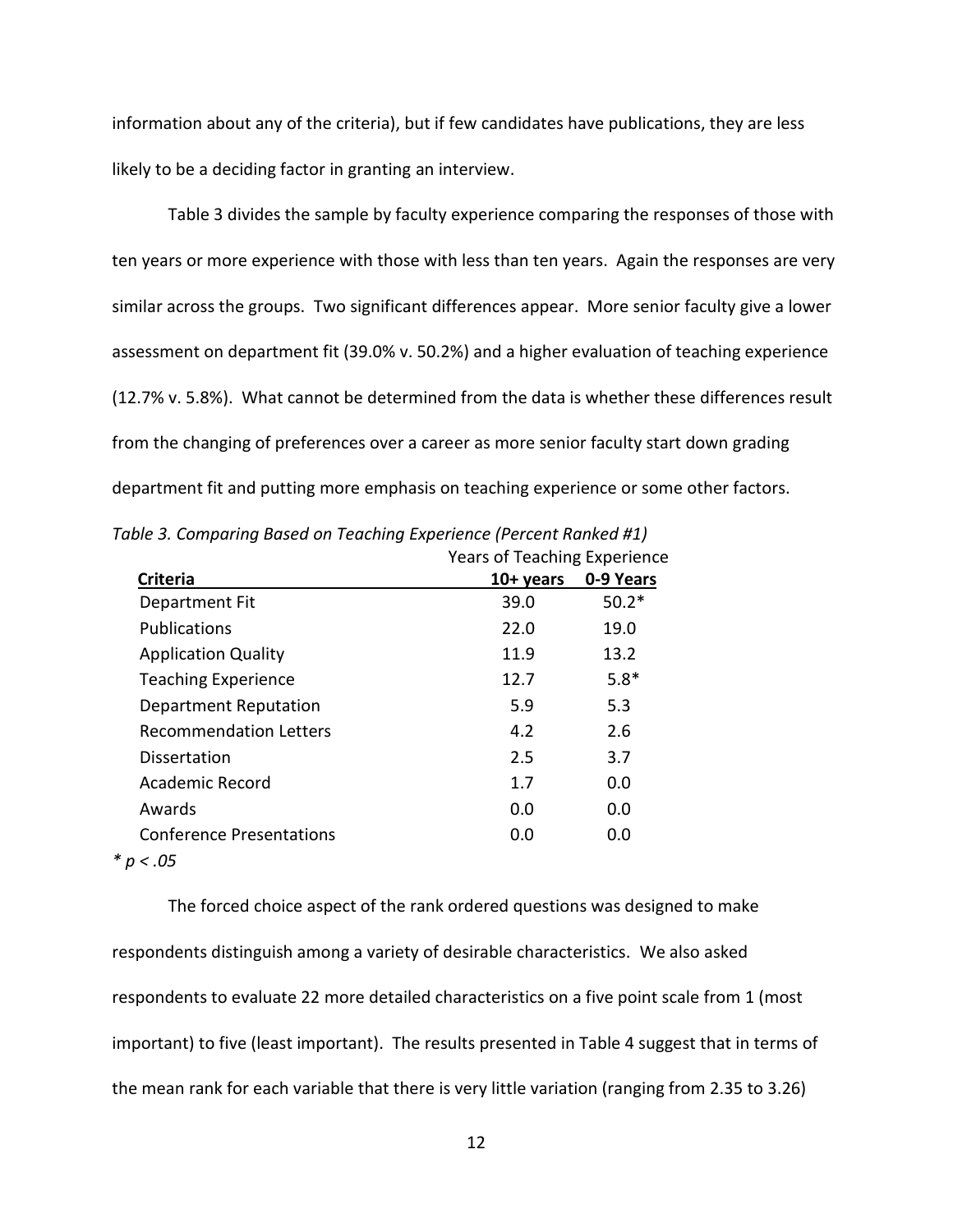with many faculty rating some factors very low while others rate them highly. The second column of table 4 which presents the percentage giving the highest rank appears to provide more variation and will be used to both assess the individual contributions and to show how the responses different among programs and faculty.

| <b>Criteria</b>                                   |      | <b>Average % Most Important</b> |
|---------------------------------------------------|------|---------------------------------|
| Program Fit                                       | 2.35 | 56.9                            |
| Publications - Reputability of Publishing Journal | 2.42 | 39.5                            |
| Application - Statement of Research Interest      | 2.45 | 29.2                            |
| <b>Application - Cover Letter</b>                 | 2.52 | 26.3                            |
| <b>Publications - Number of Publications</b>      | 2.54 | 30.2                            |
| <b>Application - Writing Sample</b>               | 2.55 | 24.2                            |
| Application - Statement of Teaching Purpose       | 2.65 | 19.9                            |
| Letter of Recommendation - Advisor                | 2.67 | 22.3                            |
| <b>Publications - Articles under Review</b>       | 2.68 | 15.7                            |
| <b>Teaching Experience</b>                        | 2.69 | 17.4                            |
| Letter of Recommendation - Faculty                | 2.69 | 20.6                            |
| Academic Record - PhD Granted                     | 2.72 | 17.8                            |
| <b>Dissertation - Progress</b>                    | 2.73 | 18.5                            |
| Dissertation - Contributions to Field             | 2.78 | 13.9                            |
| <b>Publications - Sole Authored Publications</b>  | 2.85 | 11.3                            |
| <b>Honors and Awards</b>                          | 2.95 | 10.6                            |
| TA Experience                                     | 3.00 | 9.3                             |
| <b>Conference Presentations</b>                   | 3.01 | 7.1                             |
| <b>Applicant Department Reputation</b>            | 3.02 | 8.5                             |
| Teaching Experience - Online                      | 3.06 | 15.7                            |
| <b>Academic Record - Course Selection</b>         | 3.20 | 9.6                             |
| Academic Record - GPA                             | 3.26 | 9.3                             |

*Table 4. Importance of Candidate Record: Five Point Scale (1 = most important)*

Table 5 rank orders the criteria with program fit again being the most important criterion in the opinion of the responding faculty (56.9%). The table also permits distinguishing among publication records. The most positive response is given to publications in journals with a high reputation with 39.5% (the actual journals were not defined and likely varied greatly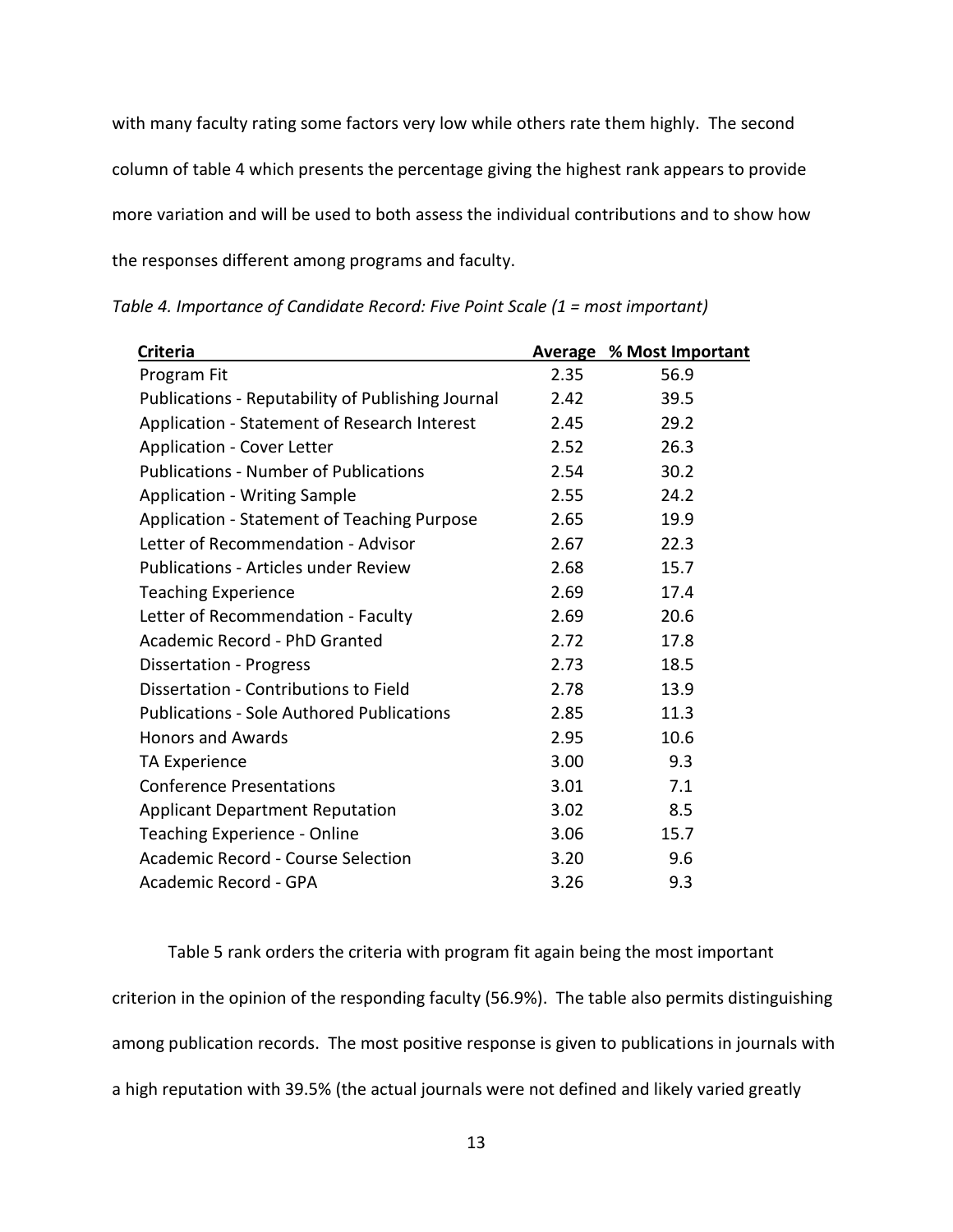depending on subfield of the respondent and individual perceptions of the prestige of the journals). Top rankings for research/publications in descending order were given to the number of publications (30.2%), articles under review (15.7%), sole authored publications (11.4%) and conference presentations (7.1% rated last). With the exception of sole authored publications (see below), the logic of the order is difficult to question: publications in good journals > publications > papers under review > conference presentations. The relatively low ranking of sole authored publication is interesting because logically what a job candidate has published on their own is likely a better indicator of potential than publications in a team or with one's dissertation advisor. It may reflect that the question did not distinguish the quality of the journal where solo work was published or it might be the case that sole publication are relatively rare among PhD students.

| <b>Criteria</b>                                   | Percent |
|---------------------------------------------------|---------|
| Program Fit                                       | 56.9    |
| Publications - Reputability of Publishing Journal | 39.5    |
| <b>Publications - Number of Publications</b>      | 30.2    |
| Application - Statement of Research Interest      | 29.2    |
| <b>Application - Cover Letter</b>                 | 26.3    |
| <b>Application - Writing Sample</b>               | 24.1    |
| Letter of Recommendation - Advisor                | 22.8    |
| Letter of Recommendation - Faculty                | 20.6    |
| Application - Statement of Teaching Purpose       | 19.9    |
| Dissertation - Progress                           | 18.5    |
| Academic Record - PhD Granted                     | 17.8    |
| <b>Teaching Experience</b>                        | 17.4    |
| Teaching Experience - Online                      | 15.7    |
| <b>Publications - Articles under Review</b>       | 15.7    |
| Dissertation - Contributions to Field             | 13.9    |
| Publications - Sole Authored Publications         | 11.4    |
| <b>Honors and Awards</b>                          | 10.7    |
| Academic Record - Course Selection                | 9.6     |

*Table 5. Percent Rating Criteria as Most Important: Ordered*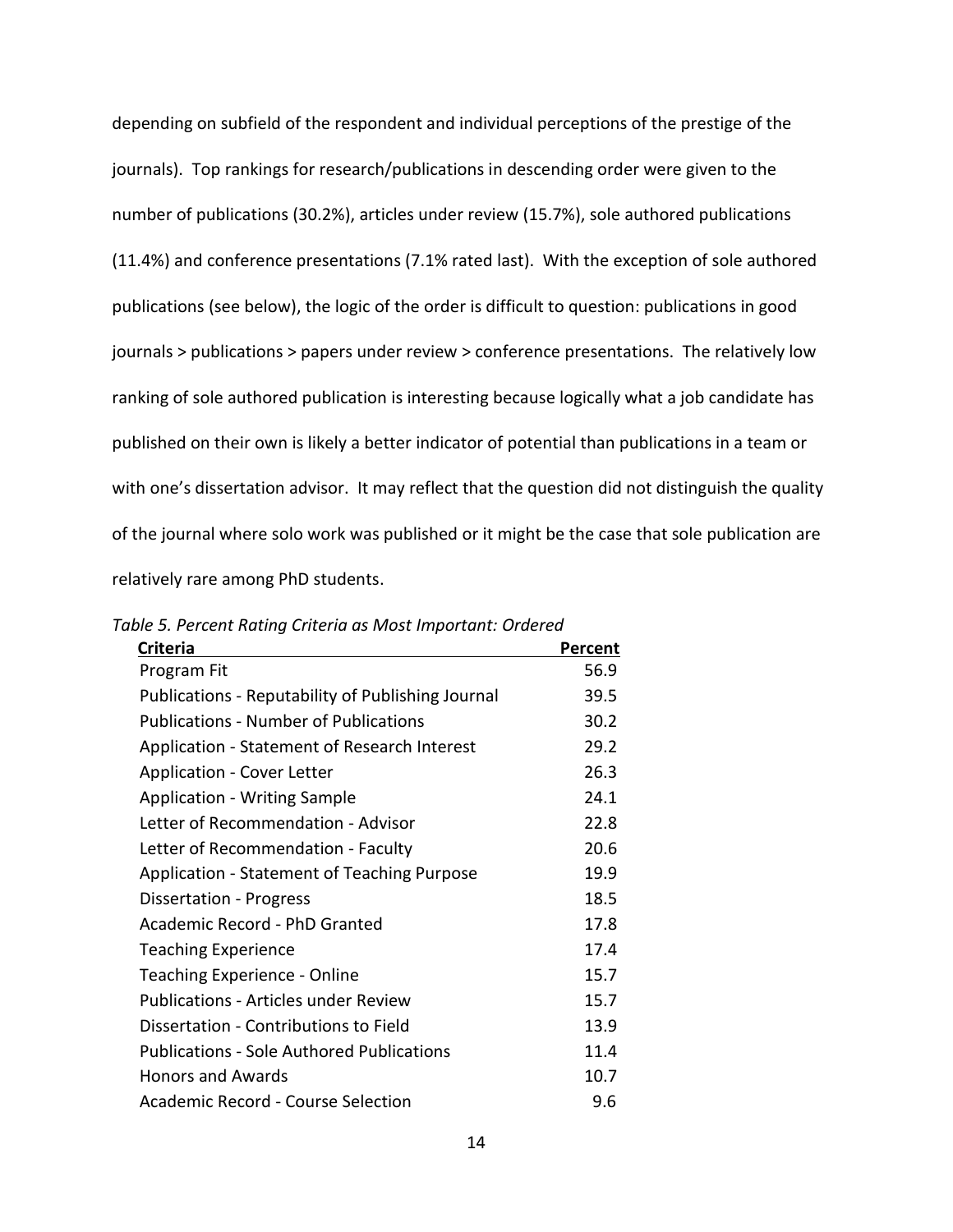| TA Experience                          | 9.3 |
|----------------------------------------|-----|
| Academic Record - GPA                  | 9.3 |
| <b>Applicant Department Reputation</b> | 8.5 |
| <b>Conference Presentations</b>        | 7.1 |

Table 5 also reinforces that generally teaching experience is not as valued as research outputs. At the same time both teaching experience (17.4%) and on-line teaching experience (15.7%) were highly valued by a significant percentage of faculty, experience as a teaching assistant (9.3%) was less valued. We should note that the survey was completed well before the COVID-19 pandemic and the mass migration to on-line teaching; one might expect that ranking to increase. The evaluation of being a teaching assistant is likely complicated given that such experience might mean as little as grading homework for a class to as much as significant responsibility for teaching a portion of the class. Again, there is no claim that teaching experience is ever viewed as a negative, only that it is not given the appreciation of program fit and publications.

Table 5 also indicates that the quality of the application is perceived as important. Top ratings were given to the statement of research interests (29.2%), the cover letter (26.3%), the writing sample (24.1%), and the statement of teaching purpose (19.9%). These are all among the factors that are under the control of the job candidate and suggest that exercising careful quality control over the materials sent to the placement committee is important.

Two additional aspects of Table 5 merit comment. First, although one might expect that the dissertation advisor's letter might be highly influential, the rating of the advisor's letter of recommendation was only marginally higher than that of letters of recommendation in general. Second, again the low priority placed on the reputation of the applicant's department is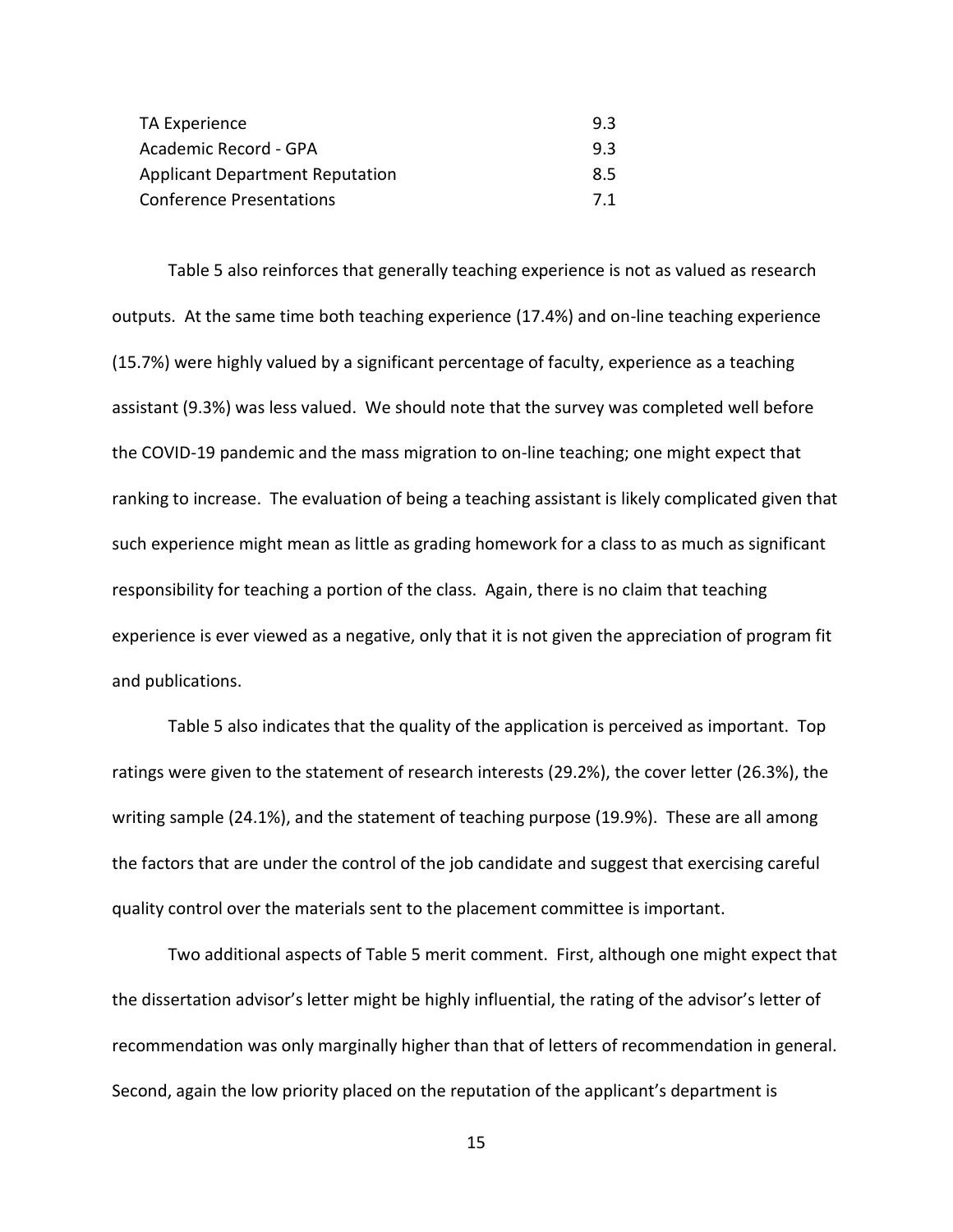consistent with its low ranking on the forced choice question. We see this as a positive signal, that search committees are interested candidates with strong records regardless of the academic reputation of the degree granting program. This likely reflects a preference for outputs (publication, teaching experience) rather than processes.

Table 6 compares the responses based on whether the faculty were at PhD granting departments or non-PhD departments and reveals several statistically significant differences. Although many of these differences are still rather small, they present set of predictable differences in orientations by the two sets of the programs with the PhD programs emphasizing research and research potential and the other programs stressing teaching and related factors. PhD program faculty placed less emphasis on program fit (52.5% v. 64.5%) and more on publications in reputable journals (42.9% v. 33.9%), the writing sample (28.8% v. 20.2%), the contribution of the dissertation to the field (17.5% v. 9.7%) and on letters of recommendation (25.4% v. 18.5%) including that of the dissertation advisor (29.9% v. 21.0%). NonPhD faculty are more likely to stress teaching experience (29.8% v. 7.3%), the statement of teaching purpose (24.2% v. 13.6%), and TA experience (11.3% v. 5.6%). Other minor differences exist for articles under review, honors and awards, academic courses, and conference presentations, but generally the differences fit expectations with PhD programs focused more on research and less on teaching.

*Table 6. Percent Rating Most Important by PhD versus nonPhD Program*

| Criteria                                     | <b>PhD Program Non-PhD</b> |         |
|----------------------------------------------|----------------------------|---------|
| Program Fit                                  | 52.5                       | $64.5*$ |
| Publications - Reputability of Journal       | 42.9                       | $33.9*$ |
| <b>Publications - Number of Publications</b> | 31.6                       | 32.3    |
| Application - Statement of Research Interest | 27.1                       | 28.2    |
| Letter of Recommendation - Advisor           | 29.9                       | $21.0*$ |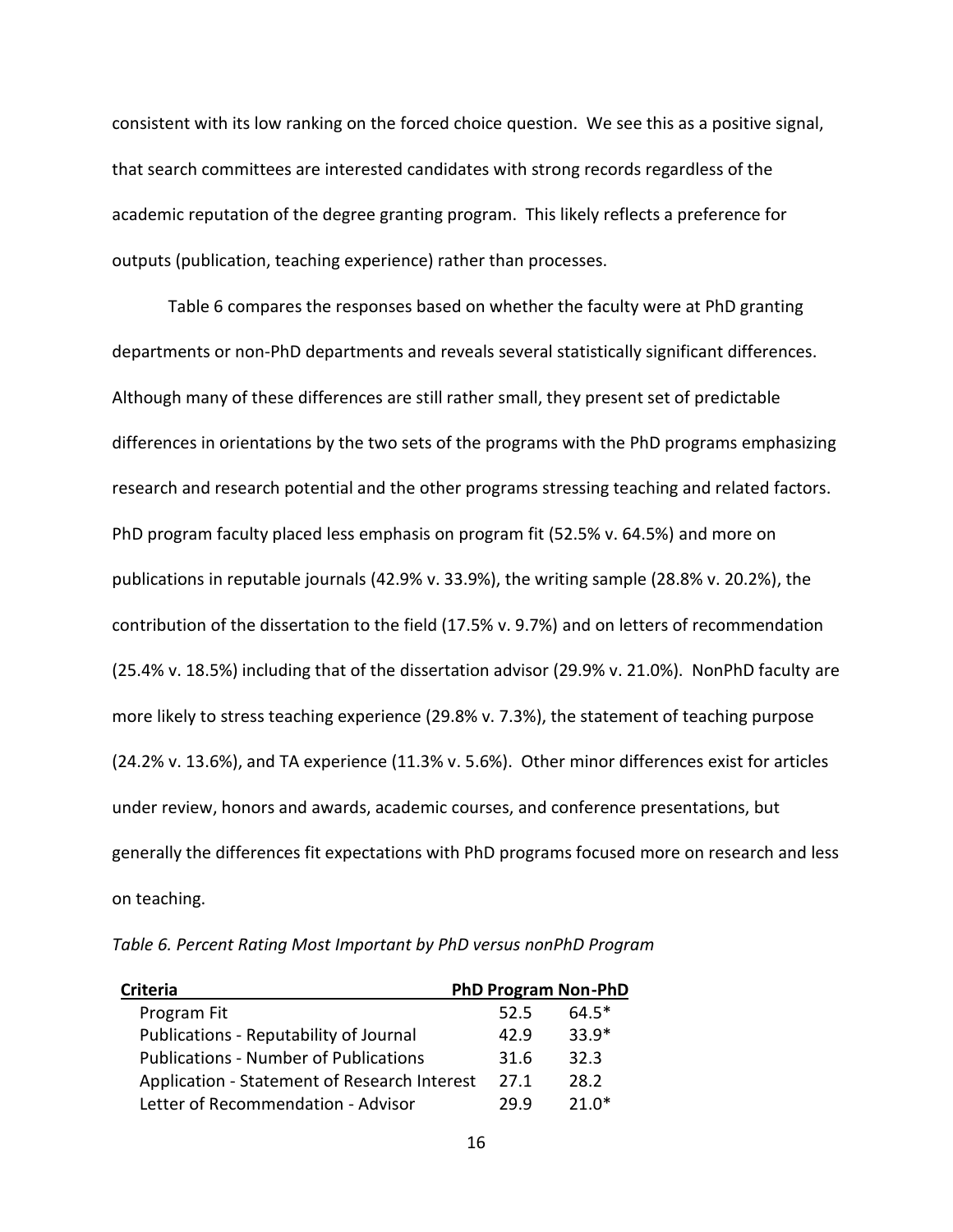| <b>Application - Cover Letter</b>                | 26.6 | 25.8    |
|--------------------------------------------------|------|---------|
| <b>Application - Writing Sample</b>              | 28.8 | $20.2*$ |
| Letter of Recommendation - Faculty               | 25.4 | $18.5*$ |
| Dissertation - Progress                          | 21.5 | 21.0    |
| Academic Record - PhD Granted                    | 18.1 | 19.4    |
| Application - Statement of Teaching Purpose      | 13.6 | $24.2*$ |
| <b>Teaching Experience</b>                       | 7.3  | $29.8*$ |
| <b>Publications - Articles under Review</b>      | 12.4 | $19.3*$ |
| Dissertation - Contributions to Field            | 17.5 | $9.7*$  |
| Teaching Experience - Online                     | 13.0 | 12.9    |
| <b>Publications - Sole Authored Publications</b> | 10.7 | 12.1    |
| <b>Honors and Awards</b>                         | 8.4  | $12.9*$ |
| <b>Academic Record - Course Selection</b>        | 11.9 | $6.5*$  |
| <b>Applicant Department Reputation</b>           | 8.5  | 9.7     |
| Academic Record - GPA                            | 8.5  | 8.9     |
| TA Experience                                    | 5.6  | $11.3*$ |
| <b>Conference Presentations</b>                  | 9.0  | $4.0*$  |
| * p <.05                                         |      |         |

Table 7 indicates that experience in the field matters less than whether the program offers as PhD. More senior faculty put more stress on letters of recommendation particularly by the dissertation advisor (33.3% v. 21.7%) and the contribution of the dissertation to the field (20.0% v. 10.6%). More junior faculty place more emphasis on on-line teaching experience (16.7% v. 7.5%), academic course selection (11.1% v. 7.5%), and the GPA of the candidate (10.6% v. 5.8%). In general, however, seniority does not appear to play a major role in how job candidates are evaluated on these criteria.

|  |  |  |  |  |  | Table 7. Percent Rating Most Important by Experience as Professor |  |  |
|--|--|--|--|--|--|-------------------------------------------------------------------|--|--|
|--|--|--|--|--|--|-------------------------------------------------------------------|--|--|

| <b>Criteria</b>                              | 10+ years 0-9 years |         |
|----------------------------------------------|---------------------|---------|
| Program Fit                                  | 55.0                | 58.9    |
| Publications - Reputability of Journal       | 37.5                | 40.6    |
| <b>Publications - Number of Publications</b> | 32.5                | 31.7    |
| Application - Statement of Research Interest | 25.8                | 28.9    |
| Letter of Recommendation - Advisor           | 33.3                | $21.7*$ |
| <b>Application - Cover Letter</b>            | 25.8                | 26.7    |
| <b>Application - Writing Sample</b>          | 24.1                | 26.1    |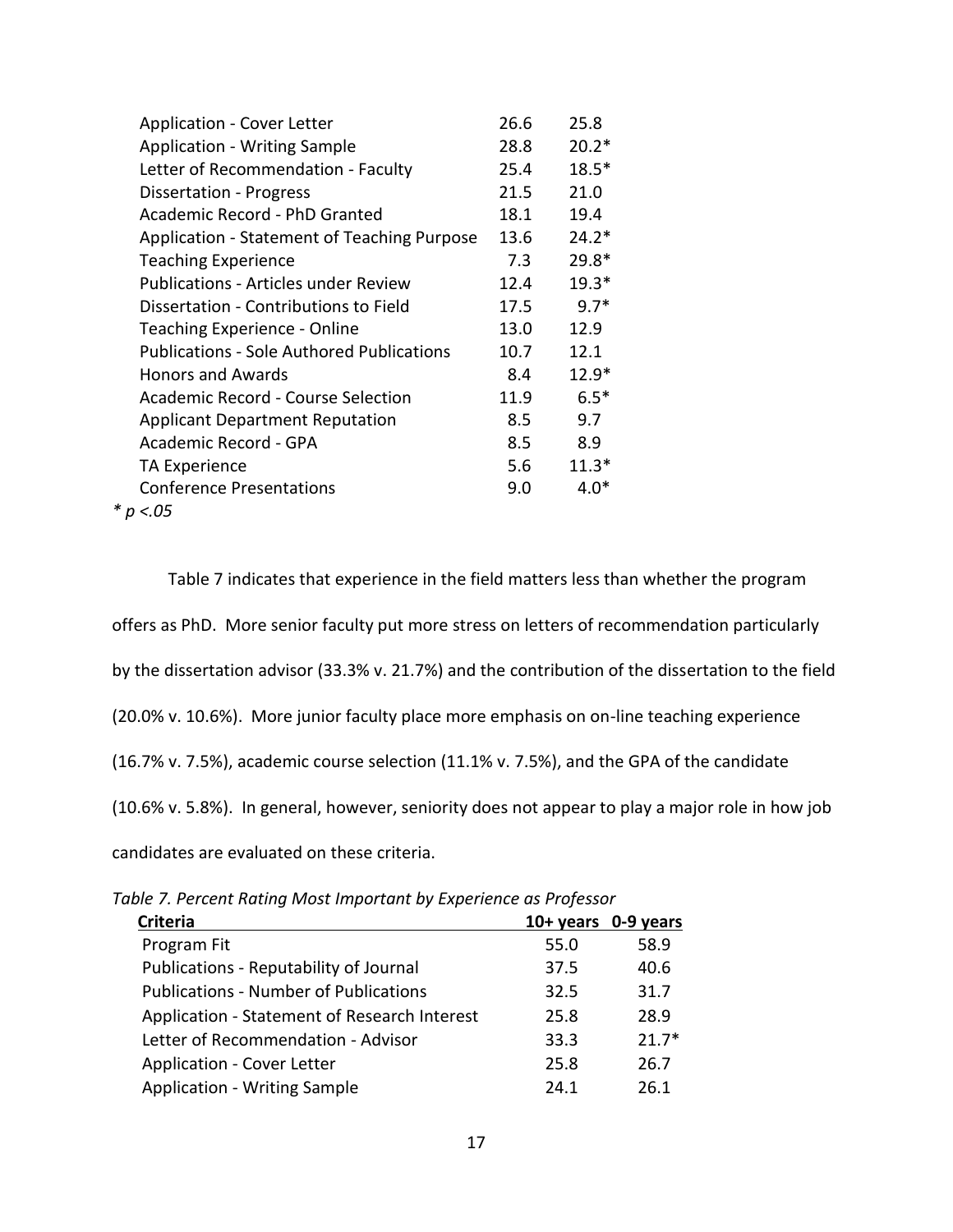| Letter of Recommendation - Faculty               | 27.5 | $19.4*$ |
|--------------------------------------------------|------|---------|
| <b>Dissertation - Progress</b>                   | 25.0 | $18.3*$ |
| Academic Record - PhD Granted                    | 19.2 | 18.3    |
| Application - Statement of Teaching Purpose      | 15.8 | 19.4    |
| <b>Teaching Experience</b>                       | 15.8 | 17.2    |
| <b>Publications - Articles under Review</b>      | 16.7 | 14.4    |
| Dissertation - Contributions to Field            | 20.0 | $10.6*$ |
| Teaching Experience - Online                     | 7.5  | $16.7*$ |
| <b>Publications - Sole Authored Publications</b> | 11.7 | 11.1    |
| <b>Honors and Awards</b>                         | 8.3  | 11.7    |
| Academic Record - Course Selection               | 7.5  | $11.1*$ |
| <b>Applicant Department Reputation</b>           | 8.3  | 9.4     |
| Academic Record - GPA                            | 5.8  | $10.6*$ |
| TA Experience                                    | 6.7  | 8.9     |
| <b>Conference Presentations</b>                  | 8.3  | 6.1     |
| * $p < 0.05$                                     |      |         |

## **Discussion**

This paper follows Fruerstman and Lavertu's research into the hiring preferences of Department Chairs in Political Science. Mirroring their results, we find that program fit is the most important factor considered in hiring within public affairs programs as well. While no qualification for new hires in public affairs gained an outright majority in rating for most important for all respondents, certain trends are important to note. Program fit was ranked most important by 45.9% of all faculty, by 39% of facility with more than 10 years' experience and by 35.7% of faculty at PhD granting programs. Meanwhile, 50.2% of those with ten years or less experience and 61.2% at bachelor and master's degree programs ranked fit as most important. Meanwhile, we find that publications, specifically the reputability of the journal in which publications appear, remains important across all subsets of the sample. Finally, conference presentations, while important to development of academic research skills, are not considered critical to the decision to hire.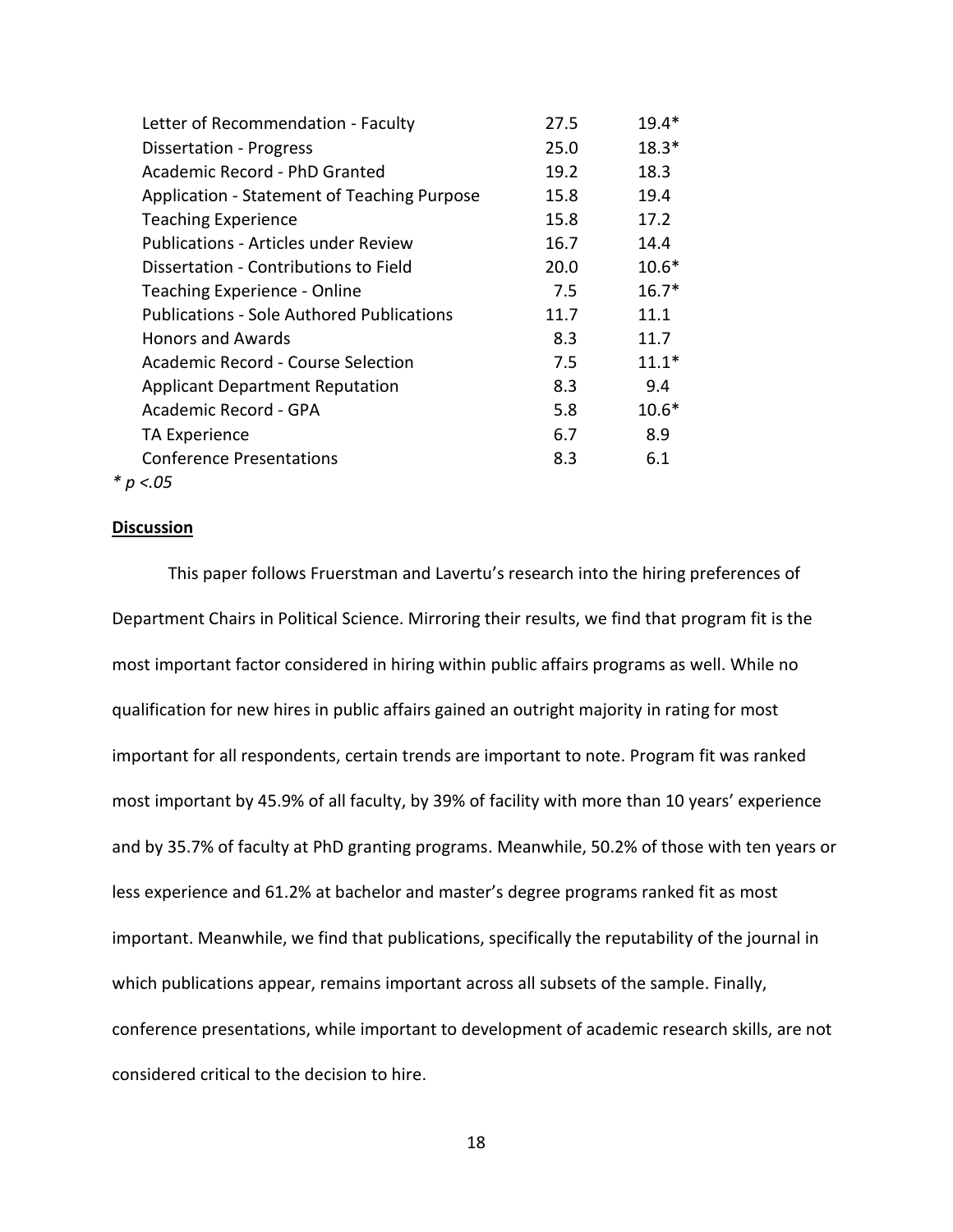These findings highlight that virtually every attribute important to academic hiring decisions, other than the reputation of the PhD granting institution, is within the short or longterm control of a PhD candidate. Application quality, that is, the clarity of vita, the cover letter, the research, teaching and diversity statements are all factors where students can seek advice and craft documents that put them in the best possible light. In a competitive job market, nothing moves you to the reject pile faster than a badly presented vita, a poorly written cover letter, or an incoherent research statement.

Other factors on the list will take some time and advanced planning, and some might be given a lower priority. Note for example that while teaching experience is valued (ranked fourth overall), few faculty think of it as the most important priority, and a significant portion of hired faculty did not have college teaching experience (by which we mean full responsibility for a course) before taking a job. Similarly, the quality of the dissertation is not ranked highly (although one might think that it would be related to publications or future publications), giving support to the old adage that "the only good dissertation is a done dissertation." At the same time, it is unclear how carefully search committees can judge the quality of dissertation since their judgement would be based solely on the candidate's research statement and whatever information is in letters of recommendation (that are talking about a dissertation that will not be defended for several months).

The ability of the PhD candidates to exert control over attributes relevant to hiring decisions is of particular interest given contemporary events. The COVID-19 pandemic, ongoing as this article is drafted, has resulted in unprecedented unemployment filings and threatens any rapid recovery of a consumer economy. Economic recessions are characterized by drops in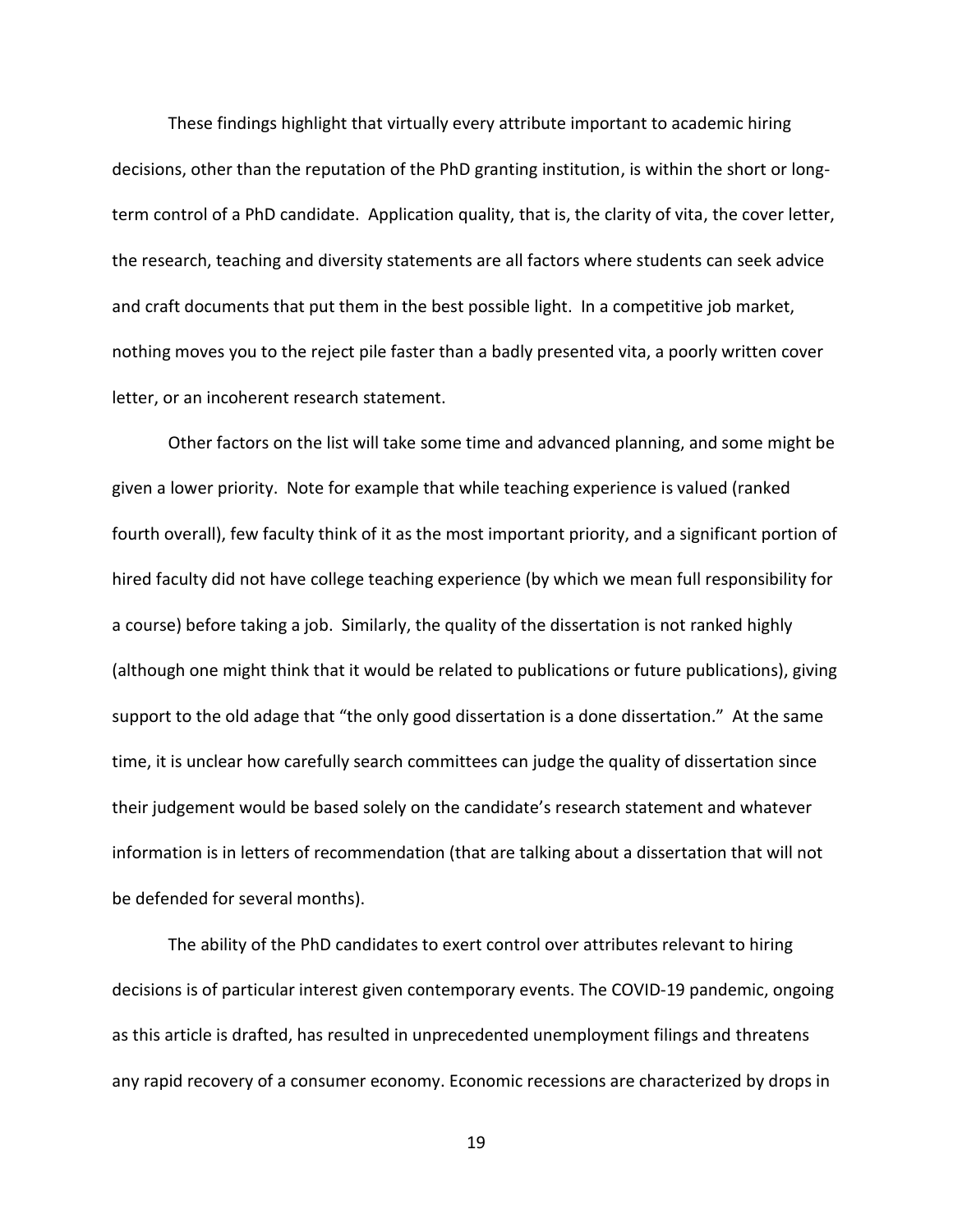demand for goods and services as well as increased demand for postsecondary education. During the Great Recession college enrollment increased from 18.2 million to 21 million (Snyder and Dillow 2012). While the effects of COVID-19 on the educational sector and the overall economy are still unknown, employment opportunities for PhD candidates are likely to expand with increased enrollment in post-secondary educational institutions.